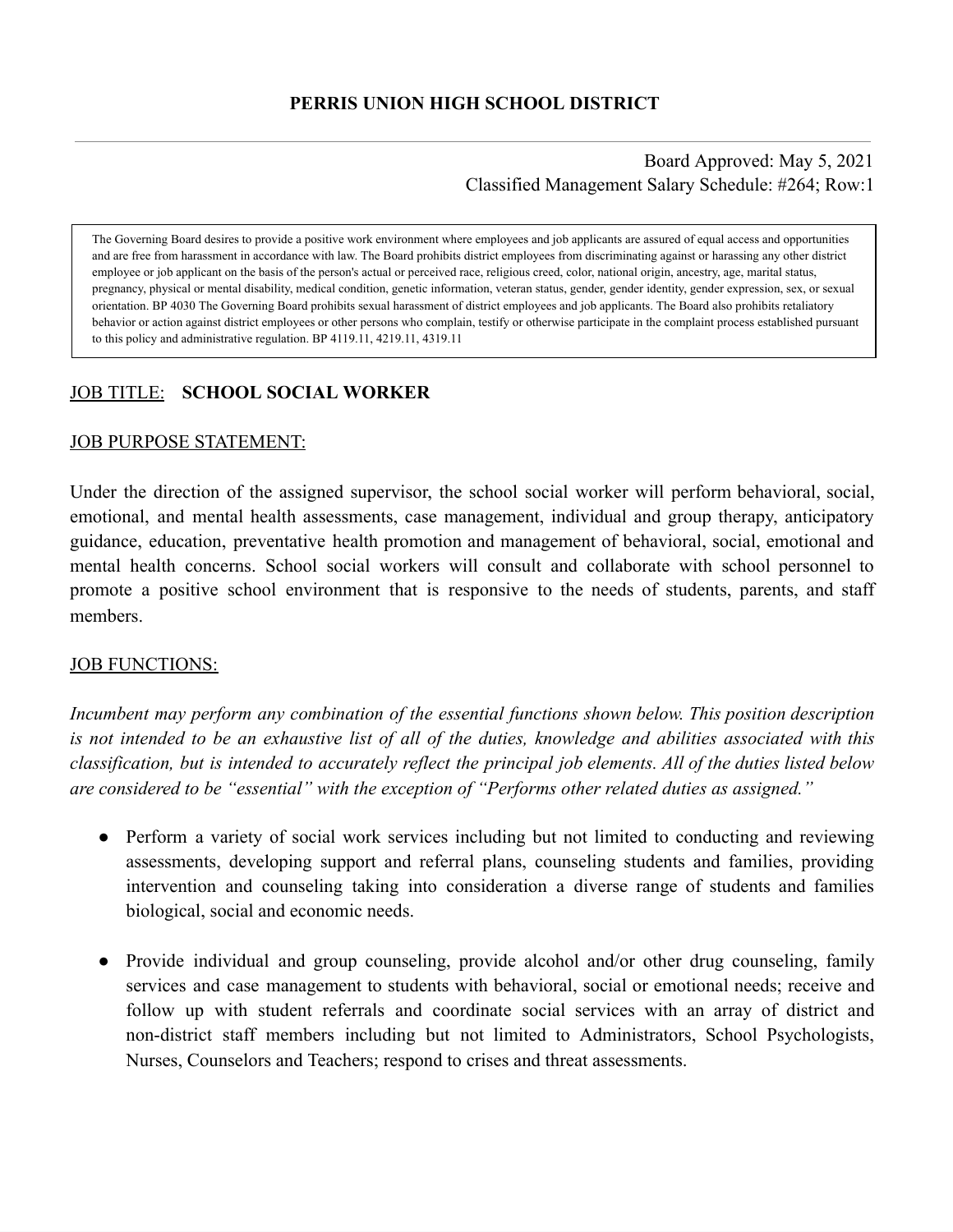### JOB TITLE: **SCHOOL SOCIAL WORKER**

### Page 2

# JOB FUNCTIONS - continued

- Provide mental health crisis intervention and assessments; refer students to school programs and outside agencies as appropriate; promote parent involvement in the educational process and the facilitation of their children's school adjustment; support and facilitate the Districts wellness centers and assist families in accessing and utilizing school and community resources; maintain all necessary and relevant documentation for the provision of services provided and linkage to support services.
- Consult and collaborate with District personnel and social service organizations in providing needed resources to students and families; provide information, training and support to District personnel concerning best practices in supporting students exhibiting psychological or emotional distress; provide case consultation and referral updates.
- Work with students and develop programs to enhance the social, emotional, behavioral and academic well-being of students; provide home visits as necessary; develop service-based plans; monitor student progress in program related activities; follow-up and re-evaluate regularly.
- Communicate with students, families, District personnel, and outside agencies to exchange information, coordinate activities and resolve issues or concerns; maintain confidentiality of sensitive and privileged information.
- Prepare and maintain a variety of records and reports related to student assessments, student and family case notes, family service plans, progress and other assigned activities.
- Attend and/or conduct a variety of meetings and participate as a member of various multi-disciplinary teams including Student Study Team (SST), Individualized Education Plan (IEP) meetings, Positive behavior Intervention and Supports (PBIS) meetings, Multi Tiered System of Supports (MTSS), school re-entry, School Attendance Review Team (SART), and the School Attendance Review Board (SARB).
- Plan, develop, organize, and actively participate in staff development, parent meetings and workshops to provide consultation and information on resources to meet the needs of students, families and staff; develop and maintain current resource information.
- Use best practice crisis management methods and techniques and appropriately make referrals to agencies as needed.
- Establish, develop, maintain and update databases to meet various District data and reporting needs, requests and requirements; verify and assure accuracy and integrity of data and reports.

# JOB FUNCTIONS - continued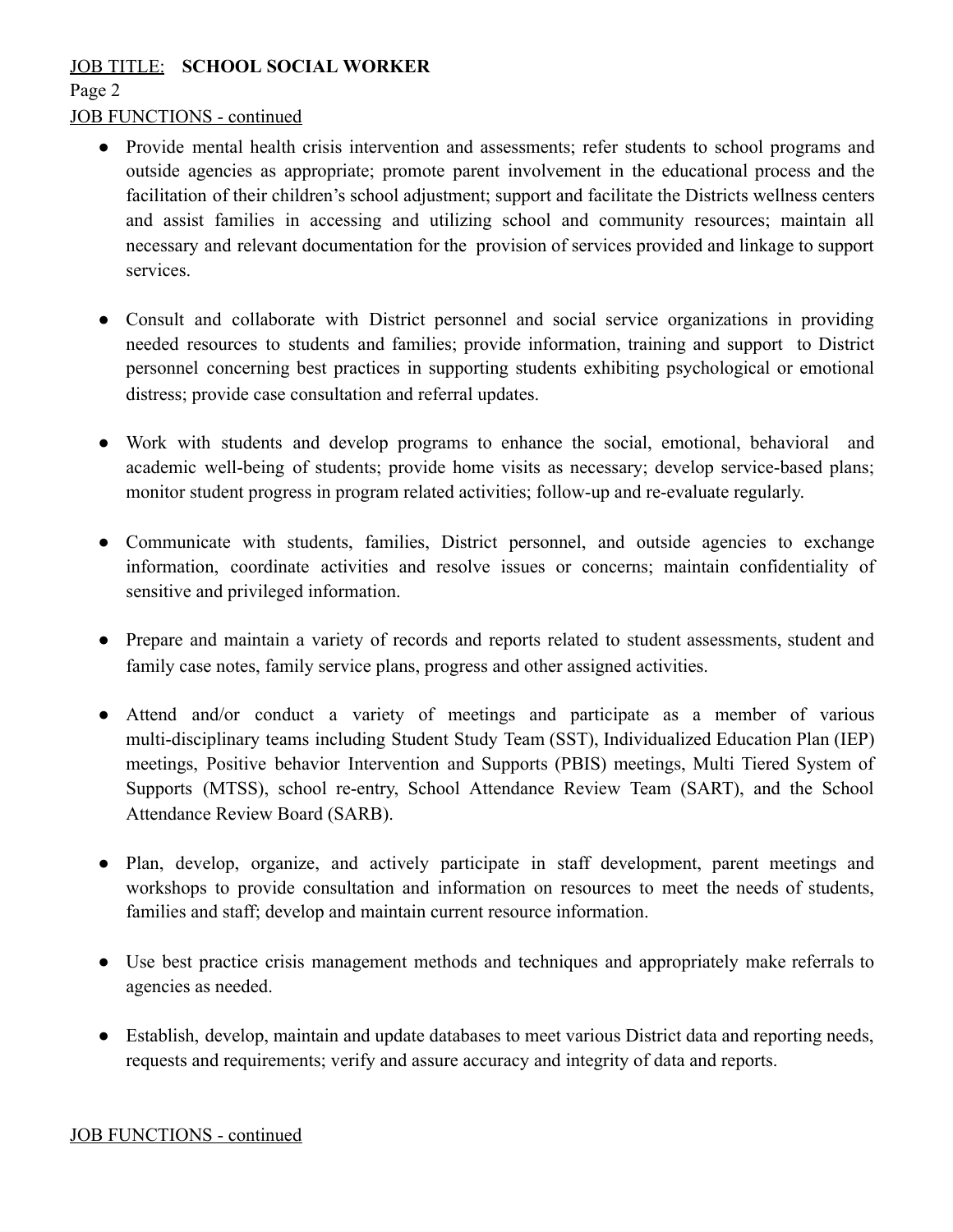### JOB TITLE: **SCHOOL SOCIAL WORKER**

Page 3

- Advise and assist various departments with meeting program needs; provide technical information concerning practices, standards, requirements and procedures.
- Ensure compliance with federal and state laws and District policies and procedures.
- Attend and participate in various meetings; present materials, reports and information concerning student assessment tests, demographics and programs.
- Performs other related duties as assigned.

### SKILLS, KNOWLEDGE AND ABILITIES

- Use specialized knowledge of the principles, practices, procedures and evaluation techniques in the mental health field incorporating the Diagnostic and Statistical Manual of Mental Disorders (DSM).
- Understand and implement the various theoretical orientations, micro, mezzo and macro interventions to provide individual and group counseling, family services and case management to students with behavioral, social or emotional needs using a variety of techniques.
- Consult and collaborate with District personnel and social service organizations in providing needed resources to students and families.
- Utilize best practices for conducting assessments including student and family strengths and needs to identify and develop intervention support plans.
- Understand best practices strategies to effectively support students and parents and schedule home visits as necessary to meet the needs of our students and families.
- Work with all stakeholders to establish and develop programs to enhance the social, emotional and academic well-being of students. Understand and relate to issues and concerns of students with special needs.
- Use positive best practice techniques for providing a high level of customer service by effectively supporting parents, students, community members and staff. .
- Observe all District safe work practices and policies; use proper lifting techniques.
- Maintain personal appearance, grooming and language that provide a satisfactory example to pupils using tact, patience and empathy.
- Learn and understand the operation of the District as necessary to assume assigned responsibilities; use tact, initiative, prudence and sound independent judgment within policy and legal guidelines.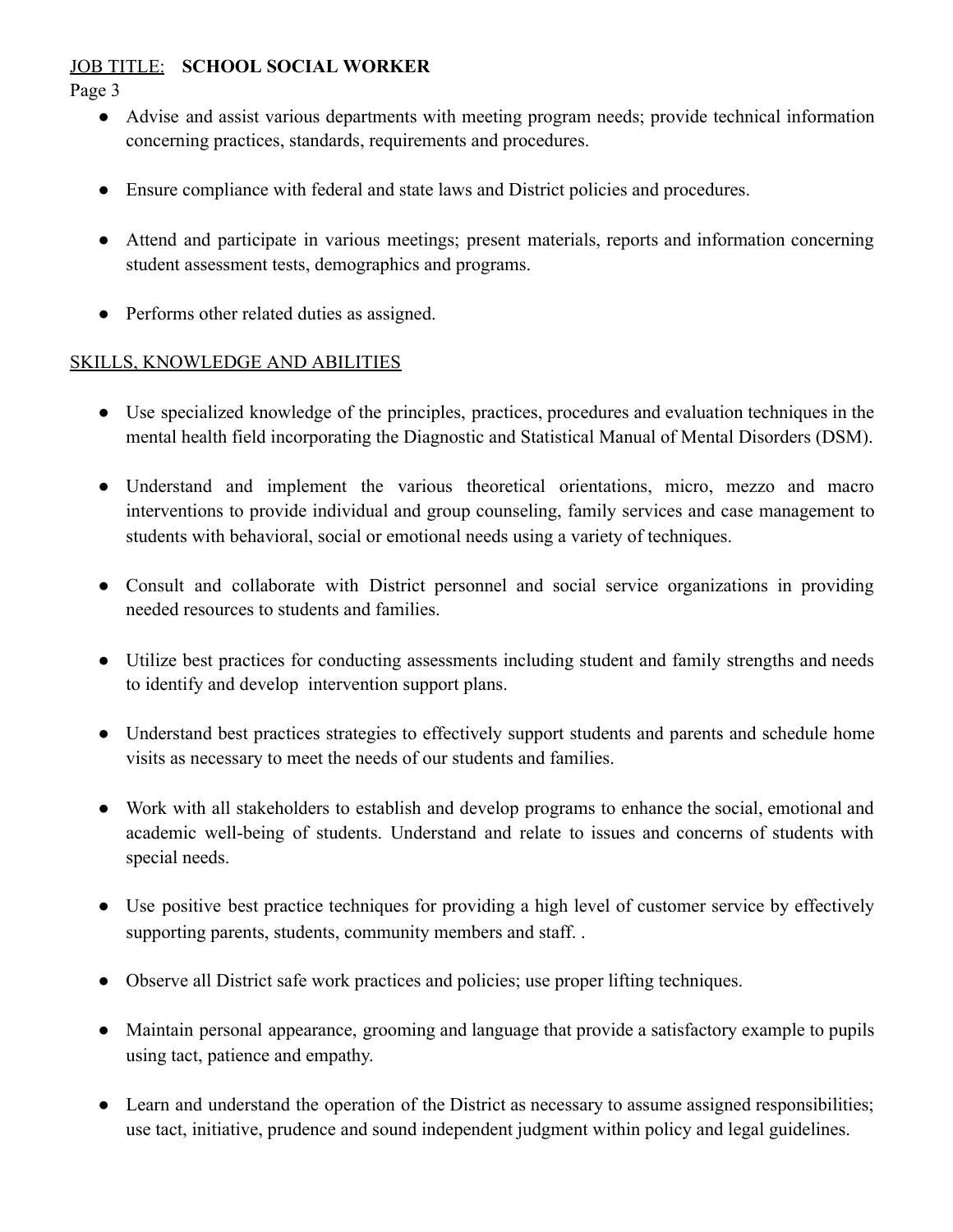### JOB TITLE: **SCHOOL SOCIAL WORKER**

Page 4

#### SKILLS, KNOWLEDGE AND ABILITIES-continued

- Establish and maintain positive, cooperative and effective working relationships with others.
- Be motivated to produce a high quality work product; meet schedules and timelines.
- Understand and follow oral and written instructions in English, use of English effectively to communicate in person, over the telephone and/or in writing using proper spelling, vocabulary, grammar and punctuation; apply common sense understanding to carry out instructions provided.
- Meet schedules and critical time deadlines; complete work with varying interruptions and be able to reprioritize demands.
- Possess the personal characteristics generally recognized as essential for public employees, including the demonstration of: integrity, initiative, emotional maturity, dependability, good judgment and ability to work cooperatively; be reliable and have the ability to empathize.
- Maintain privacy of student, parent, staff and others' records. Work confidentially with discretion.
- Maintain consistent, punctual and regular attendance.
- Compose correspondence and reports independently or from brief instructions.
- Respond to requests and inquiries from District employees.
- Establish and maintain a variety of filing, record keeping and tracking systems.

#### PHYSICAL ABILITIES:

- Visual ability to read handwritten or typed documents, and the display screen of various office equipment and machines
- Able to communicate and obtain information in English
- Able to sit (for sustained period of time), stand, stoop, kneel, bend, lift (25 pounds), carry (25 pounds), and walk
- Able to climb slopes, stairs, steps, ramps and ladders
- Able to operate office machines and equipment in a safe and effective manner